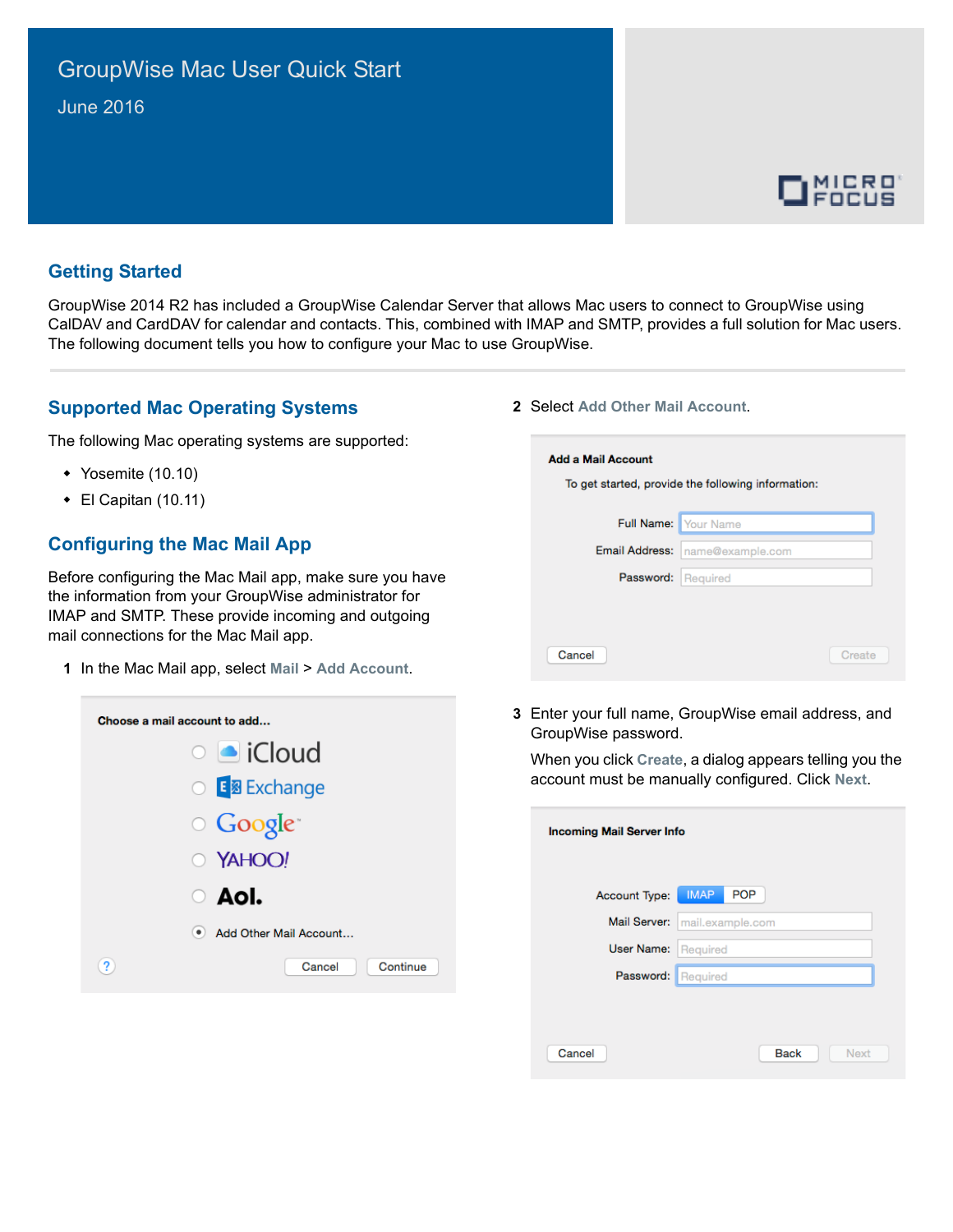**4** Specify the IMAP server. Your user name and password should already be filled out.

| <b>Outgoing Mail Server Info</b> |                                      |             |        |
|----------------------------------|--------------------------------------|-------------|--------|
|                                  | <b>SMTP Server:</b> smtp.example.com |             |        |
| <b>User Name: Optional</b>       |                                      |             |        |
| Password: Optional               |                                      |             |        |
|                                  |                                      |             |        |
| Cancel                           |                                      | <b>Back</b> | Create |

**5** Specify the SMTP server, your user name, and password.

### **Configuring the Mac Calendar App**

Before configuring the Mac Calendar app, make sure you have the GroupWise Calendar Server IP address or DNS name. It may not be required if auto-discovery of the GroupWise Calendar server is configured by your administrator.

**1** In the Mac Calendar app, select Calendar > Add Account.



**2** Select Add CalDAV Account.

| <b>Add a CalDAV Account</b> | To get started, provide the following information: |        |
|-----------------------------|----------------------------------------------------|--------|
| <b>Account Type:</b>        | Automatic                                          | ٥      |
|                             | Email Address:   ohn.doe@example.com               |        |
| Password:                   |                                                    |        |
|                             |                                                    |        |
|                             |                                                    |        |
| Cancel                      |                                                    | Create |

**3** If auto-discovery is configured, specify your email address and password.

or

Change the Account Type to Manual and specify your GroupWise user name, password, and the GroupWise Calendar server IP address or DNS name.

## **Configuring the Mac Contacts App**

Before configuring the Mac Contacts app, make sure you have the GroupWise Calendar Server IP address or DNS name.

**1** In the Mac Contacts app, select Contacts > Add Account.